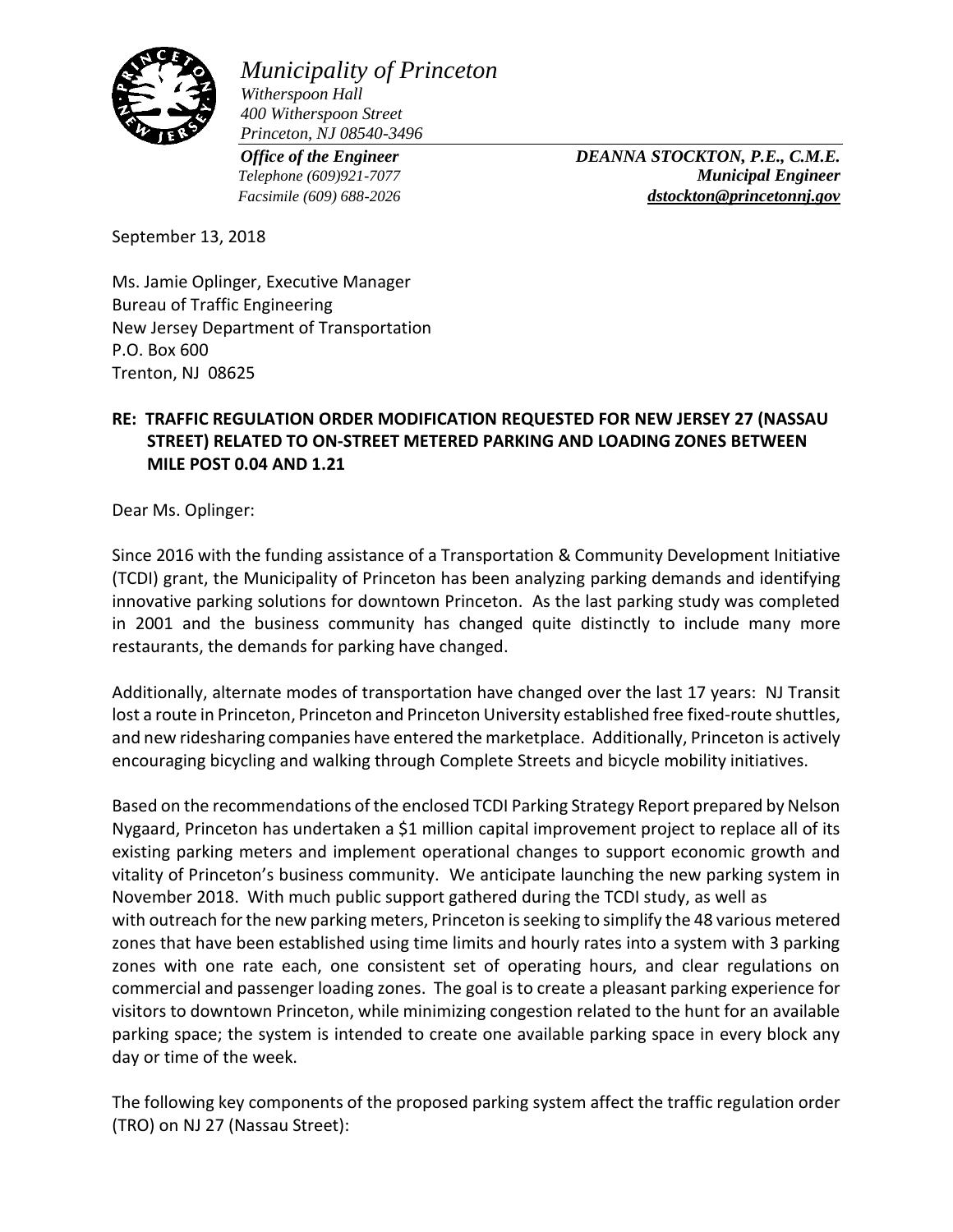**Hours of operation / enforcement** – As the character of retail business has changed with the popularity of online shopping, many of Princeton's storefronts have changed from retail to restaurant / food establishments. This has resulted in activity and parking demands much later into the evenings and on weekends, including Sunday. The existing TRO for parking meter hours effectively allows night shift restaurant staff to park until 2 am while only paying for 2 or 3 hours of parking; on Sundays, restaurant staff could park all day for free. This means that those prime parking spaces near the businesses are now not available for restaurant patrons and downtown visitors. Additionally, the current TRO has varying end times of metered parking; this does not complement the goal of creating a simple set of rules governing parking in Princeton.

In order to achieve Princeton's goal to have an available parking space in each block, parking meter payments and enforcement activities are required to ensure compliance. Therefore, Princeton is seeking approval to change all of the parking meter hours of operation to the following times:

- o 9 am to 8 pm M-TH
- o 9 am to 9 pm F-SA
- o 1 pm to 8 pm SU
- **Parking time limits** Princeton currently establishes zones of parking using both time limits and rates, which effectively creates about 48 parking zones. In order to streamline the rules and make parking in Princeton more inviting, we are seeking to establish three parking area zones with Nassau Street as the center of the system. The map on page 3 shows the three proposed areas. The existing TRO permits only 2 hour and 30 minute parking limits on NJ 27. We are seeking approval to increase time limits to 3 hour and all day in some locations further away from the downtown core. These time limits are complementary to the business development intensity in each location and also provide walkable options for those seeking less costly parking rates and a longer stay option.
- **Loading zone usage** The existing TRO is silent regarding the hours of operation for loading zones. Princeton is seeking approval to establish commercial loading zone hours of 7 am to 5 pm Monday through Saturday. Outside of these hours, we are seeking to use these loading zones for passenger loading and unloading with a time restriction of 3-5 minutes. The goal is to provide opportunities to those that may have mobility challenges to be unloaded from vehicles near their destination, rather than at their parking space. This change will also allow the current rideshare activities to have a safe location, out of travel lanes, to load and unload patrons.

The following enclosed documents provide additional justification and support for these requested modifications:

- Certified Resolution 18-299 requesting NJDOT to formulate a new traffic regulation order for New Jersey 27 (Nassau Street).
- Parking study titled "Princeton Parking Strategy" [\(https://www.princetonnj.gov/reports/princeton-parking-study\)](https://www.princetonnj.gov/reports/princeton-parking-study)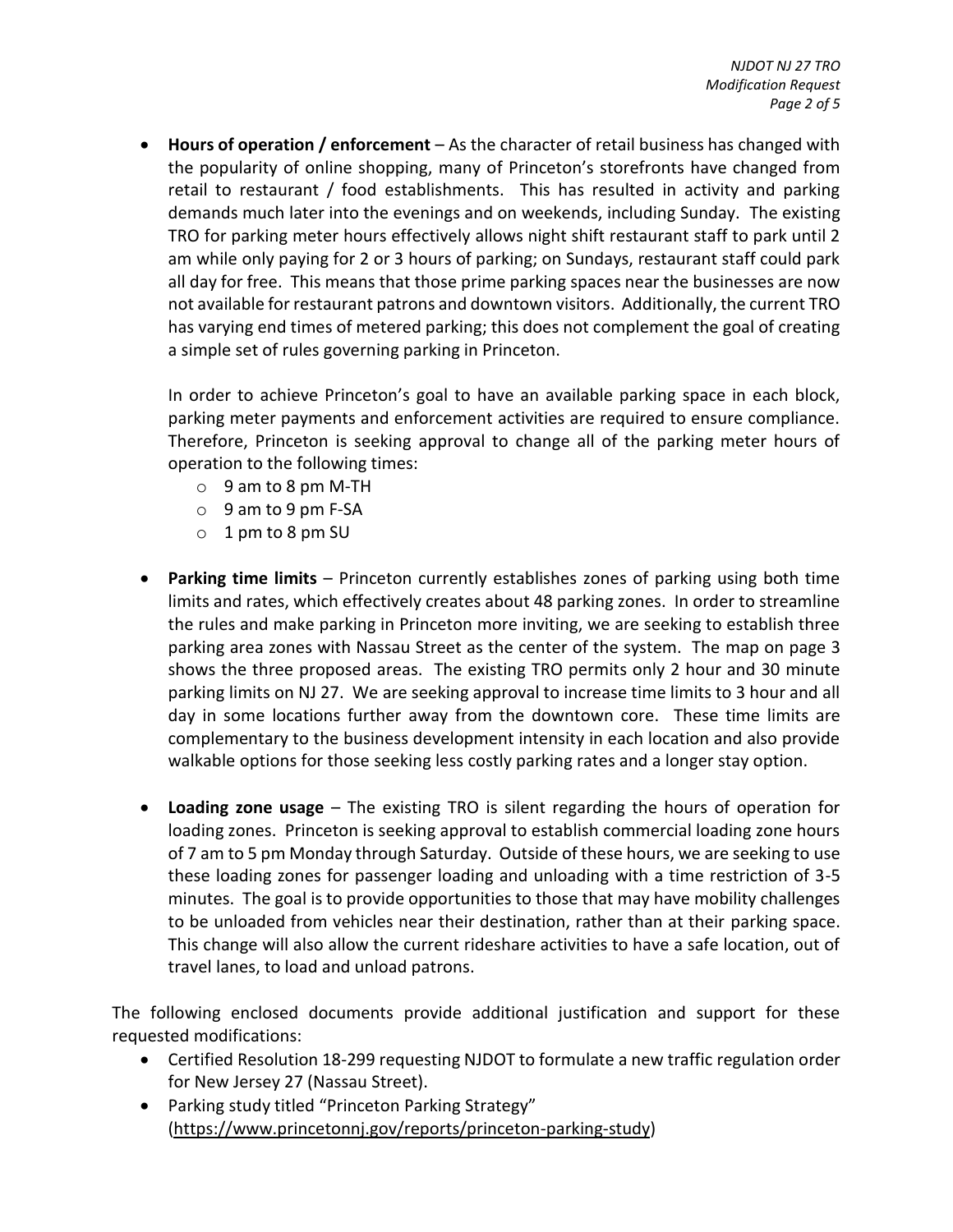*NJDOT NJ 27 TRO Modification Request Page 3 of 5*

- Parking Meter Replacement Project presentation, updated August 14, 2018 [\(https://drive.google.com/file/d/17\\_8QYR8Z8vUflg0Lefsqg4z98KYkPMiq/view\)](https://drive.google.com/file/d/17_8QYR8Z8vUflg0Lefsqg4z98KYkPMiq/view)
- Parking Meter Replacement Project presentation, updated August 28, 2018 [\(https://drive.google.com/file/d/18ESabRHmUeedzMlYA\\_jZyuvf9yeRRdn\\_/view\)](https://drive.google.com/file/d/18ESabRHmUeedzMlYA_jZyuvf9yeRRdn_/view)

Please contact me at [dstockton@princetonnj.gov](mailto:dstockton@princetonnj.gov) or at 609-921-7077 x 1138 to schedule a meeting or discuss further. I look forward to working with you to accomplish our current parking goals.

Best regards,

Alanna Stockton

Deanna Stockton, P.E., C.M.E. Municipal Engineer

w/Enclosures

Cc: Liz Lempert, Mayor Marc Dashield, Administrator Kathleen Brzezynski, Clerk Tejal Patel, Assistant Engineer Kevin Israel, Director, NJDOT Office of Community and Constituent Services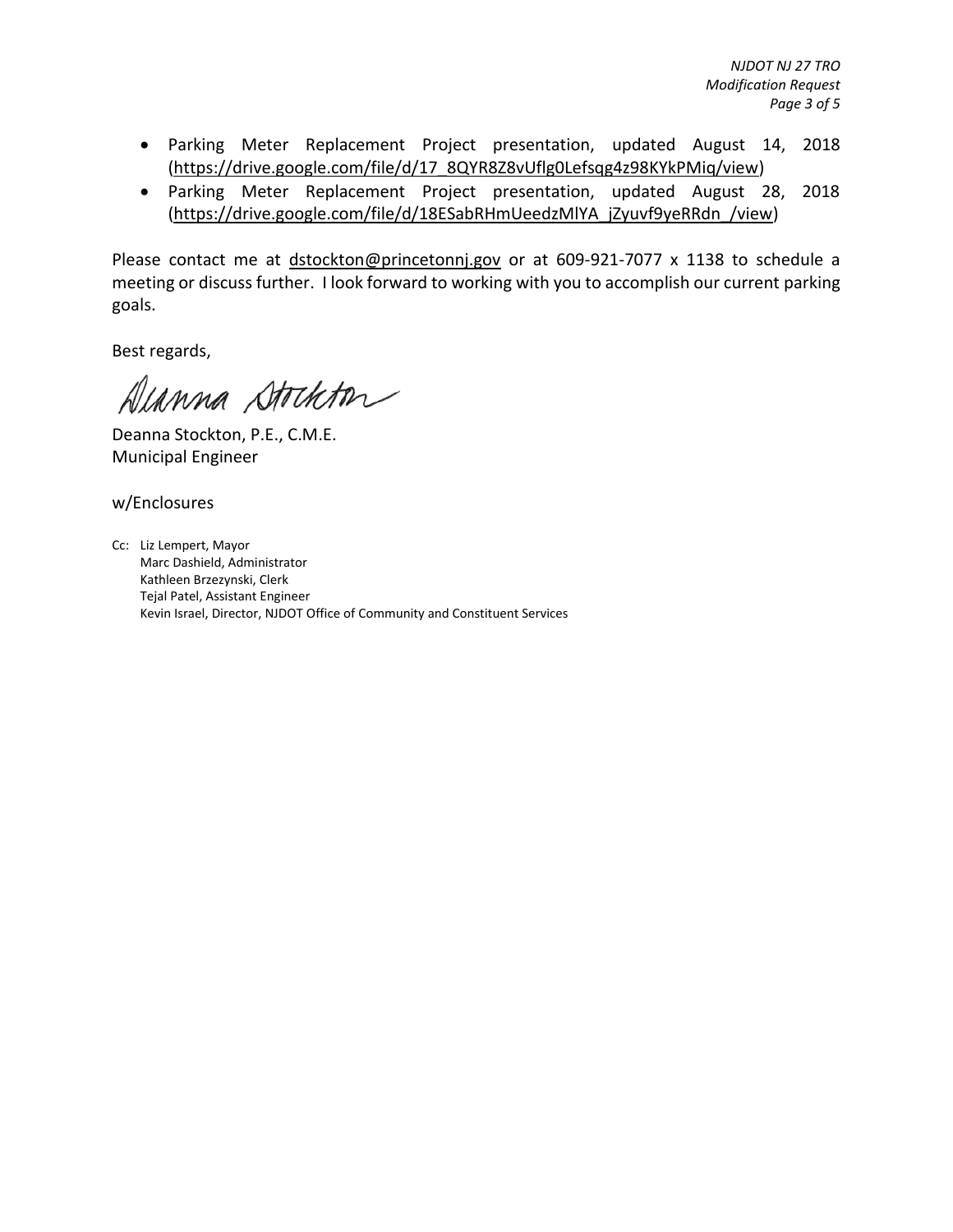*NJDOT NJ 27 TRO Modification Request Page 4 of 5*